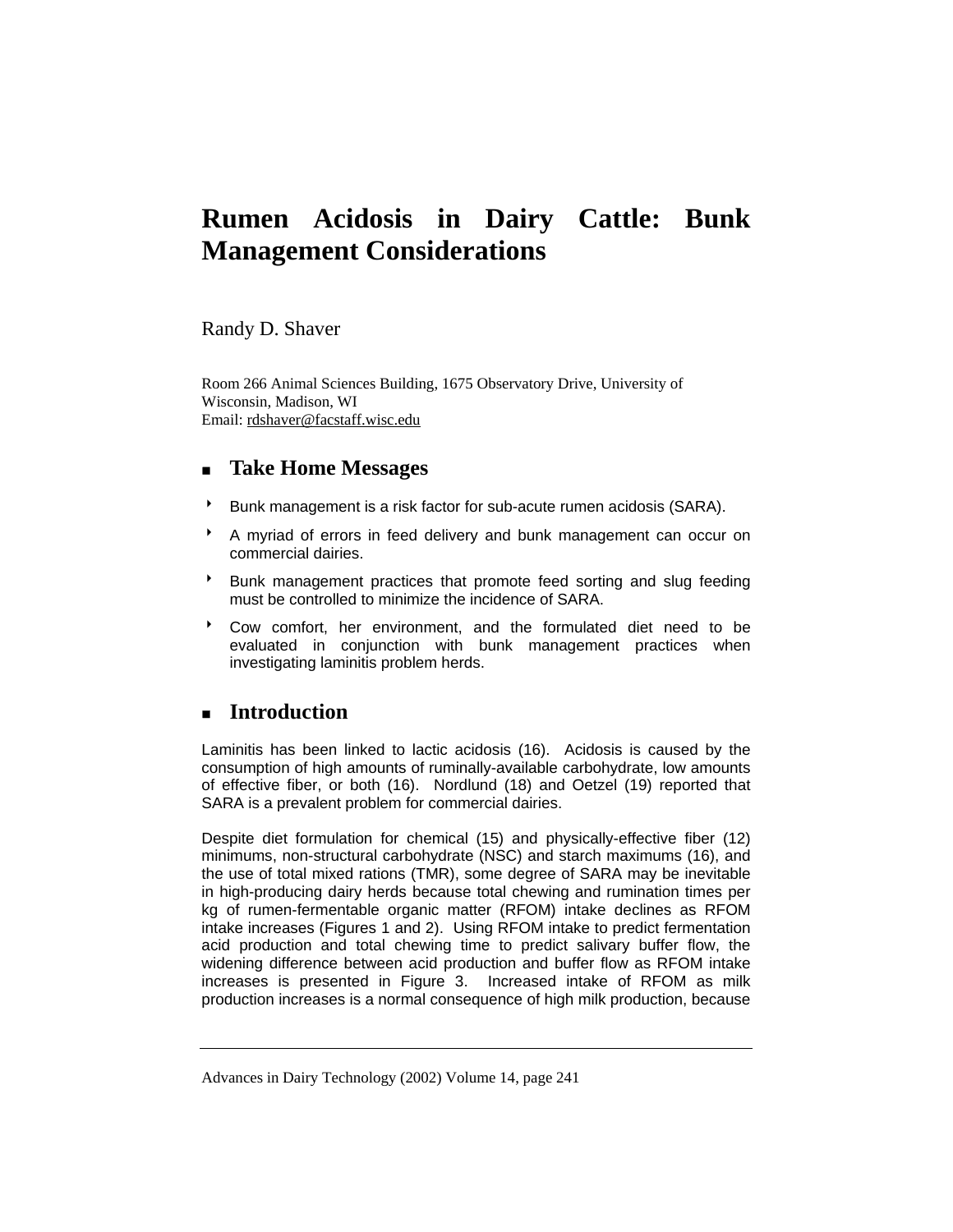of increases in DM intake and the feeding of higher-concentrate diets to increase dietary energy density (15).



**Figure 1. Relationship between total chewing time per kilogram of rumen-fermentable organic matter intake and intake of rumen fermentable organic matter.**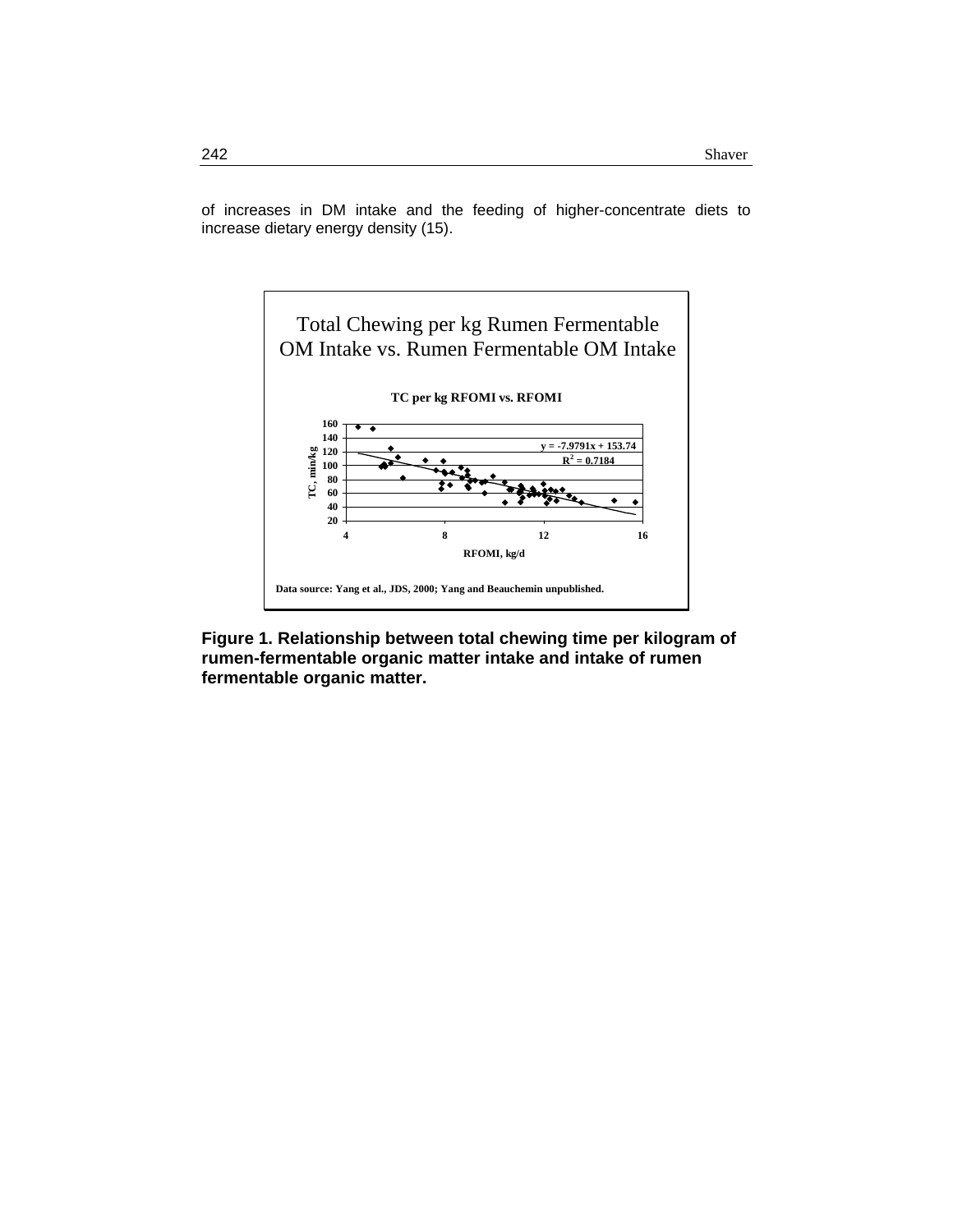

**Figure 2. Relationship between rumination time per kilogram of rumen-fermentable organic matter intake and intake of rumen fermentable organic matter.** 



**Figure 3. Calculated fermentation acid production and salivary buffer flow at varying intakes of rumen-fermentable organic matter.**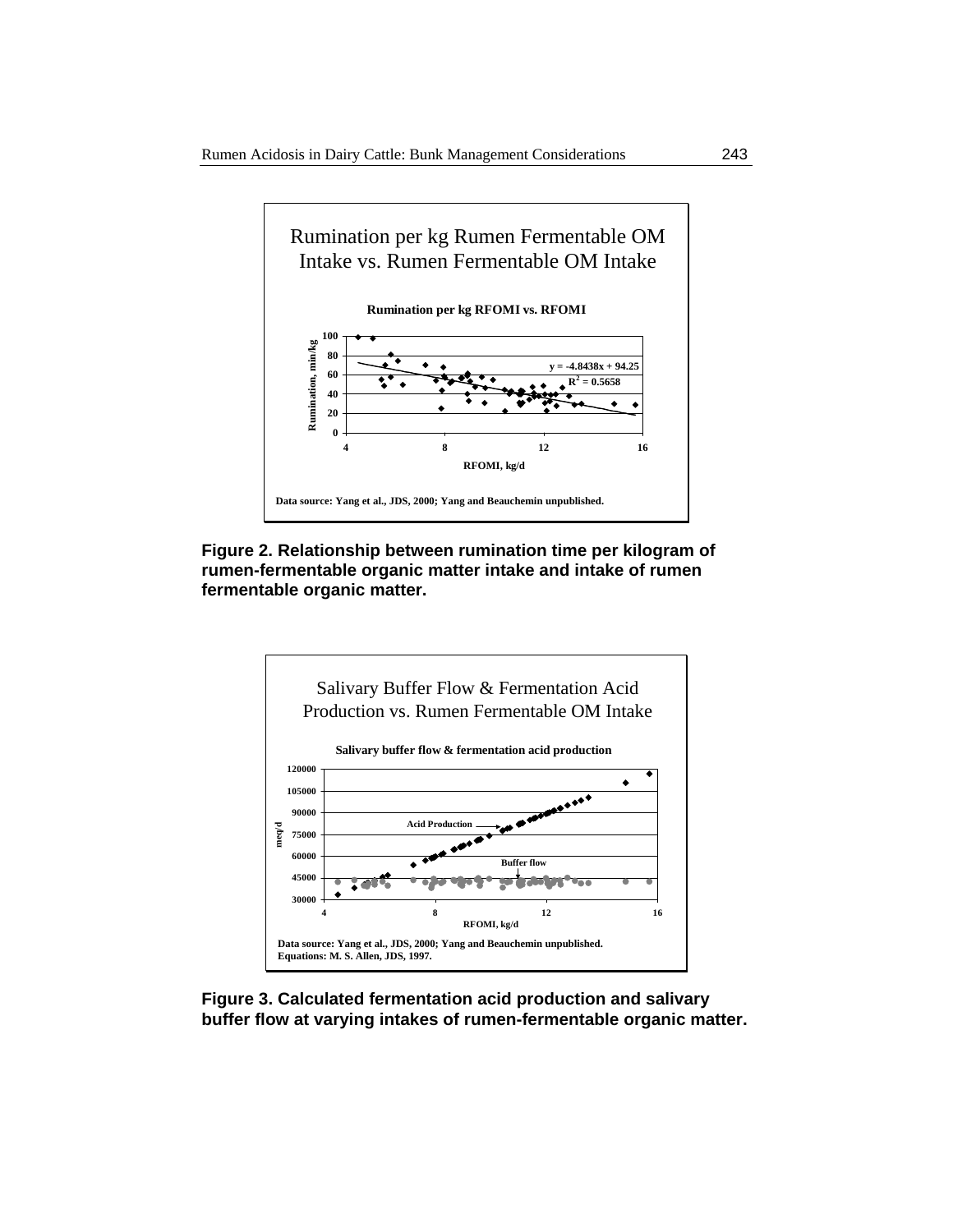Increases in chewing duration (min/d) at increasing levels of milk production were not proportional to the increase in DM intake, and total chewing and rumination times per kg of DM intake declined as milk production and DM intake increased (5). Total chewing ( $r = -0.77$ ;  $P < 0.01$ ) and rumination ( $r = -$ 0.68; *P* < 0.05) times per kg of DM intake were negatively correlated with milk production (5). These observations explain the relationships presented in Figures  $1 - 3$ , which highlight the difficulty that we face in avoiding SARA in high-producing dairy herds. The foregoing discussion implicates bunk management as a risk factor for SARA in high-producing dairy herds, because margins for error in feeding programs are small.

Shaver (20) discussed feed delivery and bunk management aspects of acidosis and laminitis in dairy herds. Included in the myriad of errors in feed delivery and bunk management that can occur on commercial dairies were:

- errors in feed sampling and analyses,
- errors in ingredient dry matter (DM) adjustments,
- failure to evaluate forage and TMR particle size,
- failure to evaluate grain moisture content and degree of processing,
- errors in ingredient feeding rates,
- mixing errors including over-mixing that causes particle size reduction,
- poor feeding and management of transition cows,
- feed sorting, and
- **b** practices that promote consumption of fewer and larger meals more quickly.

The latter two areas will be discussed in this paper. It should be noted that bunk management practices that cause an increased incidence of SARA may or may not result in an increased incidence of laminitis. Nordlund (17) reported on the diagnosis of SARA without a high corresponding incidence of laminitis in three grazing herds, and attributed this to the fact that the cows were on dirt rather than concrete. Comparing these findings to diagnostic work-ups done in confined herds, Nordlund (17) suggested that the degree of SARA needed to cause laminitis is greater for cows on dirt than for cows with significant exposure to concrete. Colam-Ainsworth et al. (4) reported increased laminitis in cows that spent more time standing on concrete rather than lying in stalls. Mishra et al. (14) reported lower ruminal pH for dairy cows in hot-humid (29.4° C and 85% relative humidity) than cool (18.3 $\degree$  C and 50% relative humidity) environments when fed either high-roughage (35% grain; pH of 6.1 vs. 6.4) or high-grain (65% grain; pH of 5.6 vs. 6.1) diets, possibly because of decreased rumination activity, increased slug feeding, and (or) increased feed sorting associated with the hot-humid environmental conditions. Cow comfort, her environment, and the formulated diet need to be evaluated in conjunction with bunk management practices when investigating laminitis problem herds.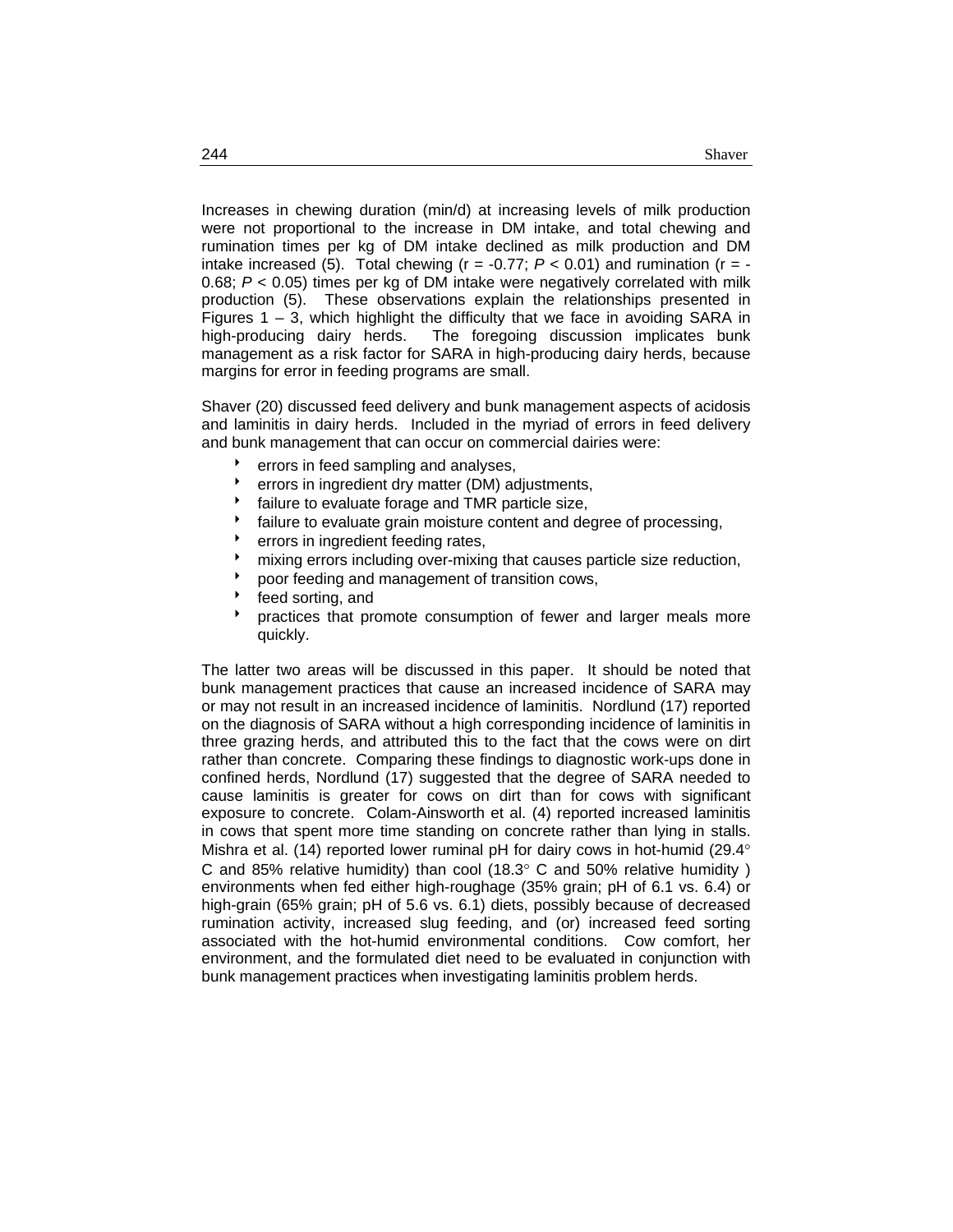#### **Feed Sorting**

Leonardi and Armentano (8) and Martin (10, 11) observed extensive TMR sorting in the feed bunk in university and on-farm trials, respectively. Data on particle size of TMR and orts and DM intake indicated that cows sorted against the coarse particles (8). This sorting against the coarse particles was more evident for the TMR containing 40% compared to 20% alfalfa hay (DM basis), and the variation in sorting among cows was large (8).

Martin (10, 11) determined the particle size of TMR and bunk mix at 6-h intervals post-feeding on a commercial dairy. The percentages on the top screen of the Penn State shaker box (7) for TMR and bunk mix at 6-, 12-, 18-, and 24-hours post-feeding were 9.3, 13.7, 21.5, 27.5, and 58.7%, respectively. Cows sorted against the coarse particles. From a projection of the coarse particle intake at each time period, it appeared that intake of coarse particles was less than predicted during hours  $0 - 12$  post-feeding and more than predicted during hours 13 – 24 post-feeding.

Leonardi et al. (9) reported that feeding oat silage with increasing particle size increased sorting against coarse TMR particles. Burato et al. (3) reported that cows with the highest pre-trial milk yield had increased sorting against the coarse TMR particle fraction. This response in feeding behavior reduced the original difference in particle size between their long- and short- chopped alfalfa hay diets resulting in no effect of diet particle size on feed intake or milk production.

Factors that may make TMR prone to sorting include: DM content and particle size of forage and mix, variation in bulk density of feed ingredients, large pieces of cobs and husks in the corn silage, amount and quality of hay added to mix, improper sequencing of ingredients into the mixer, frequency of feeding and push-up, availability of bunk space, and bunk access time. An on-farm evaluation of sorting should include particle size determination (7) of TMR, bunk mix, and refusals.

If sorting is determined to be a problem, then one or more of the following options may need to be considered: feeding smaller amounts of TMR more frequently, adding less hay to the mix, processing hay finer, using higher quality hay, using hay that is more pliable, processing corn silage, addition of water to dry TMR, and addition of a liquid feed supplement (LFS) to TMR.

Carver (personal comm.; Quality Liquid Feeds, Dodgeville, WI) determined the particle size of TMR, bunk mix, and refusals (Lammers et al., 1996) on commercial dairies. Data for TMR and refusals are presented in Table 1. There was sorting against the coarse particle fraction for TMR with no LFS added, as shown by the increased percentages retained on the top screen of the Penn State shaker box for refusals. Addition of LFS to TMR appeared to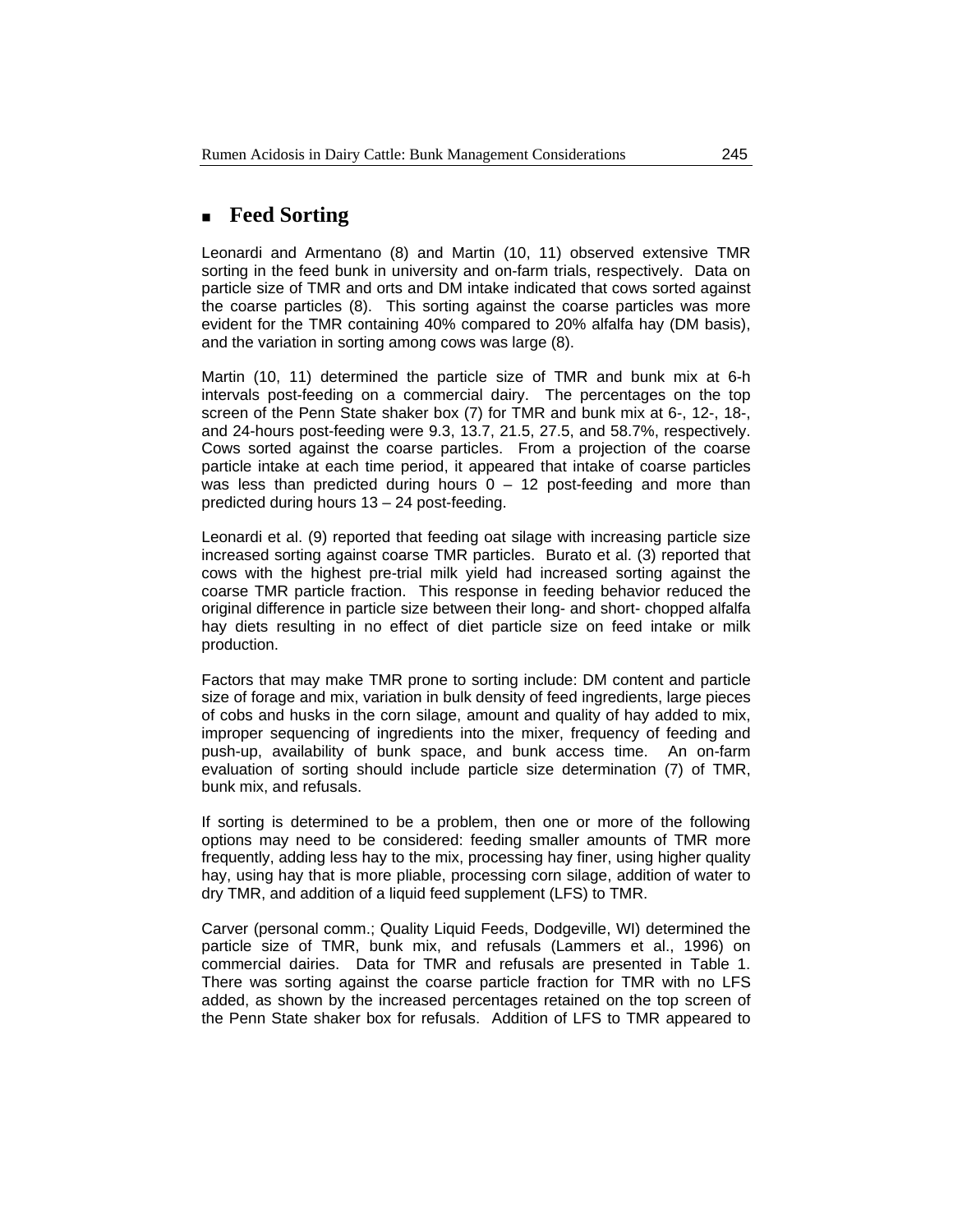alleviate the problem of sorting against the coarse particle fraction, as shown by the lack of increase in percentages retained on the top screen of the Penn State shaker box for refusals. It should be noted that these would not be considered to be dry TMR, as they averaged about 55% DM across the farms with a range of 51 to 58% DM. A .9 kg. LFS/cow/day TMR inclusion appeared to be more effective than a .5 kg. LFS/cow/day TMR inclusion. Adding LFS as the final ingredient in TMR was more effective for reducing sorting than adding LFS to forage, which was more effective than adding LFS to concentrates. It should be noted that adding LFS to TMR to prevent sorting also adds rumenfermentable carbohydrate to the diet through molasses and (or) whey. This needs to be evaluated closely relative to the diet that the LFS is being added to so as to not cause, rather than ameliorate, an acidosis problem.

**Table 1. Percentages of TMR and refusals on top screen of Penn State shaker box from five dairy farms (L. Carver, personal comm., QLF).** 

|              | <b>No LFS</b> | <b>No LFS</b>   | <b>LFS</b>    | <b>LFS</b>      |
|--------------|---------------|-----------------|---------------|-----------------|
| <b>Dairy</b> | TMR           | <b>Refusals</b> | <b>TMR</b>    | <b>Refusals</b> |
|              | $\frac{9}{6}$ | $\frac{9}{6}$   | $\frac{9}{6}$ | $\frac{9}{6}$   |
| A            | 9.6           | 26.7            | 15.8          | 8.5             |
| в            | 3.1           | 16.7            | 7.8           | 8.1             |
| C            | 16.5          | 53.5            | 34.7          | 27.2            |
| D            | 33.5          | 52.8            | 26.7          | 21.8            |
| Е            | 25.0          | 55.0            | 33.0          | 25.0            |

## **Meal Patterns**

Ruminal pH declines following meals with the rate of pH decline increasing as meal size increases and as dietary neutral detergent fiber (NDF) concentration decreases (2). Bunk management practices that cause cows to eat fewer and larger meals more quickly may be associated with an increased incidence of SARA and laminitis. Factors that can cause slug feeding of the TMR include:

- limited bunk space,
- $\bullet$  limited feed access time.
- restricted feeding versus feeding for 5% to 10% refusal,
- inconsistent feeding schedule,
- infrequent TMR push up,
- bunk competition, and
- heat stress.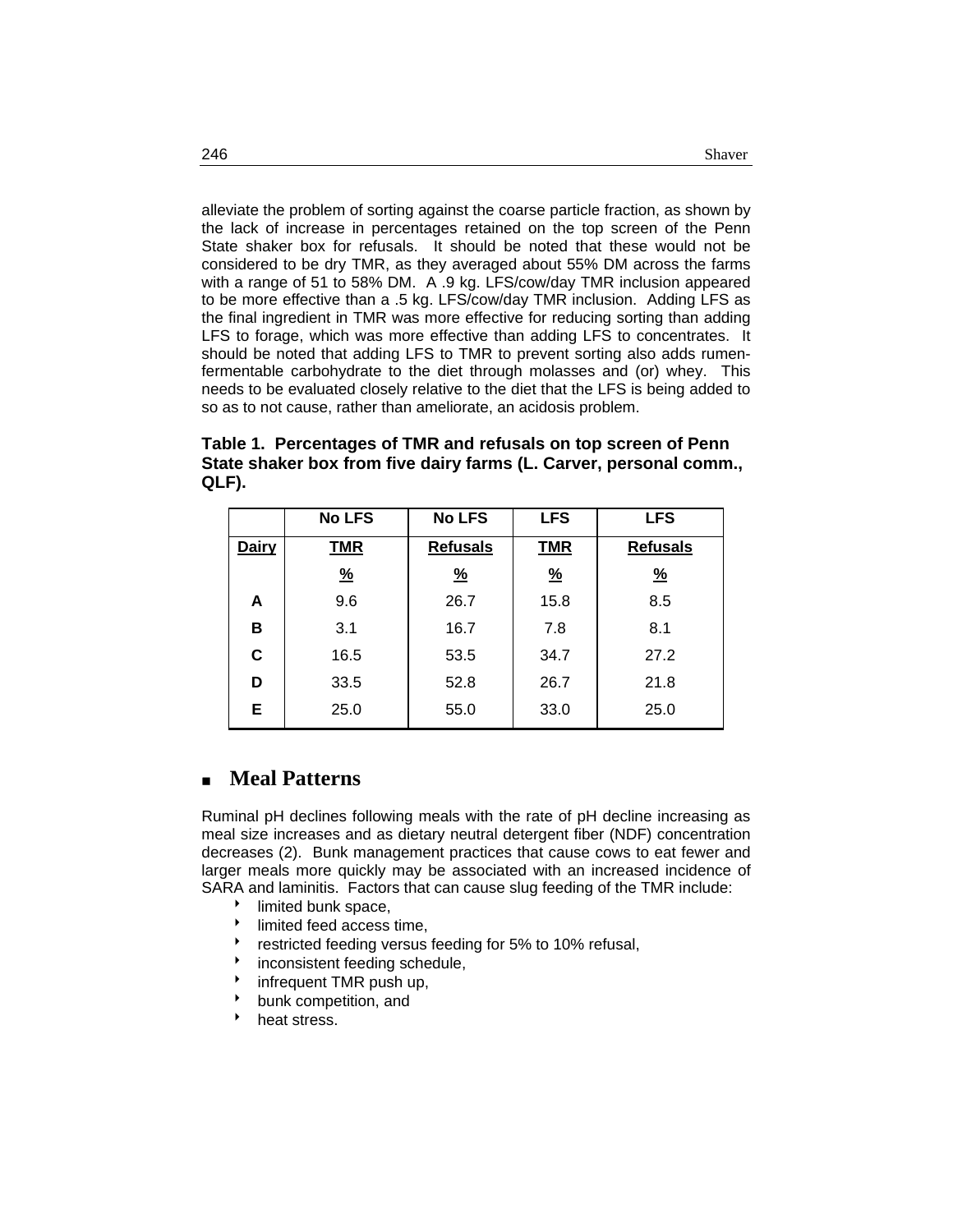The combination of limited bunk space  $(< .45 \text{ m per cow})$  and feed-access time (< 16 to 20 hours per day) is worse than either situation alone. The use of lockups in situations of limited bunk space and feed-access time exacerbates the problem, because each lock up and the cow in it takes up .61 m of bunk space. When overcrowding of free stalls coincides with limited bunk space, as is often the case, the potential for laminitis is greater because cows may spend more time standing on concrete rather than lying in stalls (4).

Feeding the TMR in a drive-by bunk at 10 cm above the cow alley rather than in an elevated bunk increases salivary flow and reduces sorting (1), which may help reduce SARA. Milton (13) reported that feedlot cattle fed to a clean bunk had reduced frequency of meals (4.5 versus 8.2 meals per day) and greater average meal size (3.5 versus 1.6 kg per meal) than cattle fed ad libitum. Milton (13) also reported that deviations of 2 to 4 hours from a normal feeding schedule greatly increased the risk of acidosis in feedlot cattle. Frequent TMR push-up may encourage cows to come to the bunk for more frequent consumption of small meals. First lactation heifers fed in a separate group spent 10% to 15% more time eating and consumed 0.5 to 2.0 more meals per day than herd-mates grouped with mature cows (6).

#### **Conclusions**

Some degree of SARA may be inevitable in high-producing dairy herds, because total chewing and rumination times per kg of RFOM intake declines as RFOM intake increases. Bunk management is a risk factor for SARA, and a myriad of errors in feed delivery and bunk management can occur on commercial dairies. Bunk management practices that promote feed sorting and slug feeding must be controlled to minimize the incidence of SARA. Cow comfort, her environment, and the formulated diet need to be evaluated in conjunction with bunk management practices when investigating laminitis problem herds.

#### **References**

- 1. Albright, J. L. 1993. Feeding behavior of dairy cattle. J. Dairy Sci. 76:485- 498.
- 2. Allen, M. S. 1997. Relationship between fermentation acid production in the rumen and the requirement for physically effective fiber. J. Dairy Sci. 80:1447-1462.
- 3. Burato, G. M., J. A. Voelker, and M. S. Allen. 2001. Effects of pretrial milk yield on feed intake, production, and feeding behavior responses to forage particle size by lactating cows. J. Dairy Sci. 84(Suppl.1):(abstr.)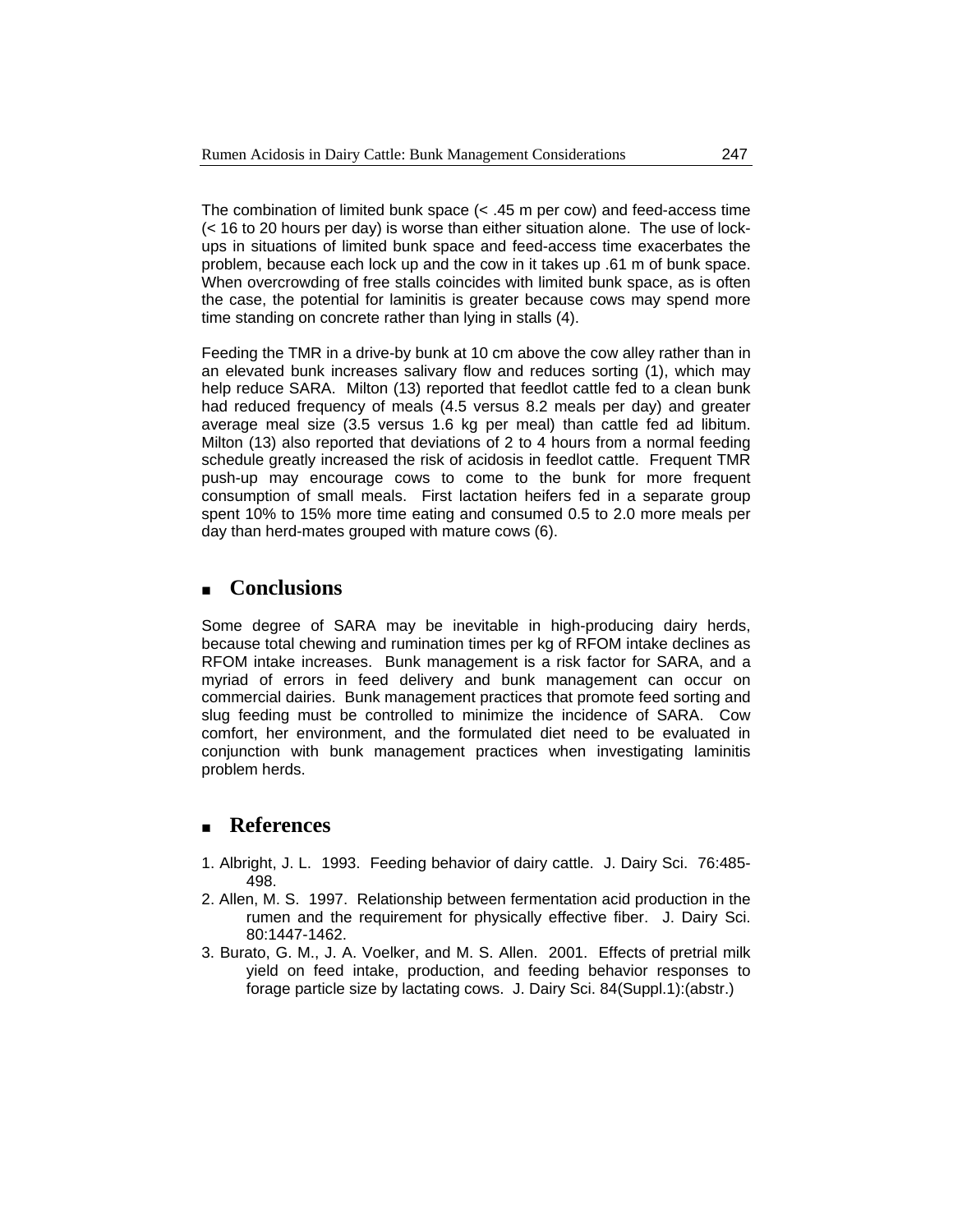- 4. Colam-Ainsworth, P., G. A. Lunn, R. C. Thomas, and R. G. Eddy. 1989. Behavior of cows in cubicles and its possible relationship with laminitis in replacement dairy heifers. Vet. Rec. 125:573-575.
- 5. Dado, R. G., and M. S, Allen. 1994. Variation in and relationships among feeding, chewing, and drinking variables for lactating dairy cows. J. Dairy Sci. 77:132-144.
- 6. Krohn, C. C., and S. P. Kongaard. 1979. Effects of isolating first-lactation cows from older cows. Livestock Prod. Sci. 6:137-146.
- 7. Lammers, B. P., D. R. Buckmaster, and A. J. Heinrichs. 1996. A simple method for the analysis of particle sizes of forage and total mixed rations. J. Dairy Sci. 79:922-928.
- 8. Leonardi, C., and L. E. Armentano. 2000. Effect of particle size, quality and quantity of alfalfa hay, and cow on selective consumption by dairy cattle. J. Dairy Sci. 83(Suppl.1):272 (abstr.)
- 9. Leonardi, C., L. E. Armentano, and K. J. Shinners. 2001. Effect of different particle size distribution of oat silage on feeding behavior and productive performance of dairy cattle. J. Dairy Sci. 84(Suppl.1):(abstr.)
- 10. Martin, R. 2000. Evaluating TMR particle distribution: A series of on-farm case studies. Pages 75-88 in Proc. 4-State Prof. Dairy Mgmt. Seminar. Dubuque, IA. MWPS-4SD8. MidWest Plan Serv. Ames, IA.
- 11. Martin, R. 1999. TMR particle distribution analysis at six hour time intervals. Pages 7-16 in Proc. UW Arlington Dairy Day. Arlington, WI. Dairy Sci. Dept., Univ. of WI-Madison.
- 12. Mertens, D. R. 1997. Creating a system for meeting the fiber requirements of dairy cows. J. Dairy Sci. 80:1463-1481.
- 13. Milton, T. 1998. Feed bunk and feed ingredient management: Perspectives from the beef feedlot industry. Pages 222-229 in Proc. Dairy Feeding Systems Mgmt., Components, and Nutr. Conf. Camp Hill, PA. NRAES-116. Nat. Res., Ag., and Eng. Serv., Coop. Ext., Ithaca, NY.
- 14. Mishra, M., F. A. Martz, R. W. Stanley, H. D. Johnson, J. R. Campbell, and E. Hilderbrand. 1970. Effect of diet and ambient temperature-humidity on ruminal pH, oxidation reduction potential, ammonia and lactic acid in lactating cows. J. Animal Sci. 30:1023-1028.
- 15. National Research Council. 2001. Nutrient Requirements of Dairy Cattle.  $7<sup>th</sup>$  rev. ed. Natl. Acad. Sci., Washington, DC.
- 16. Nocek, J. E. 1997. Bovine acidosis: Implications on laminitis. J. Dairy Sci. 80:1005-1028.
- 17. Nordlund, K. 2000. Sore feet, sour rumens, clinical quandaries. Pages 58- 64 in Proc. 33<sup>rd</sup> Annu. Conv. Of Amer. Assoc. Bov. Pract. Rapid City, SD.
- 18. Nordlund, K. 1995. Questions and answers regarding rumenocentesis and the diagnosis of herd-based subacute rumen acidosis. Pages 88-101 in Proc. 4-State Applied Nutr. and Mgmt. Conf. La Crosse, WI. Univ. IA, IL, MN, and WI Coop Ext Serv.